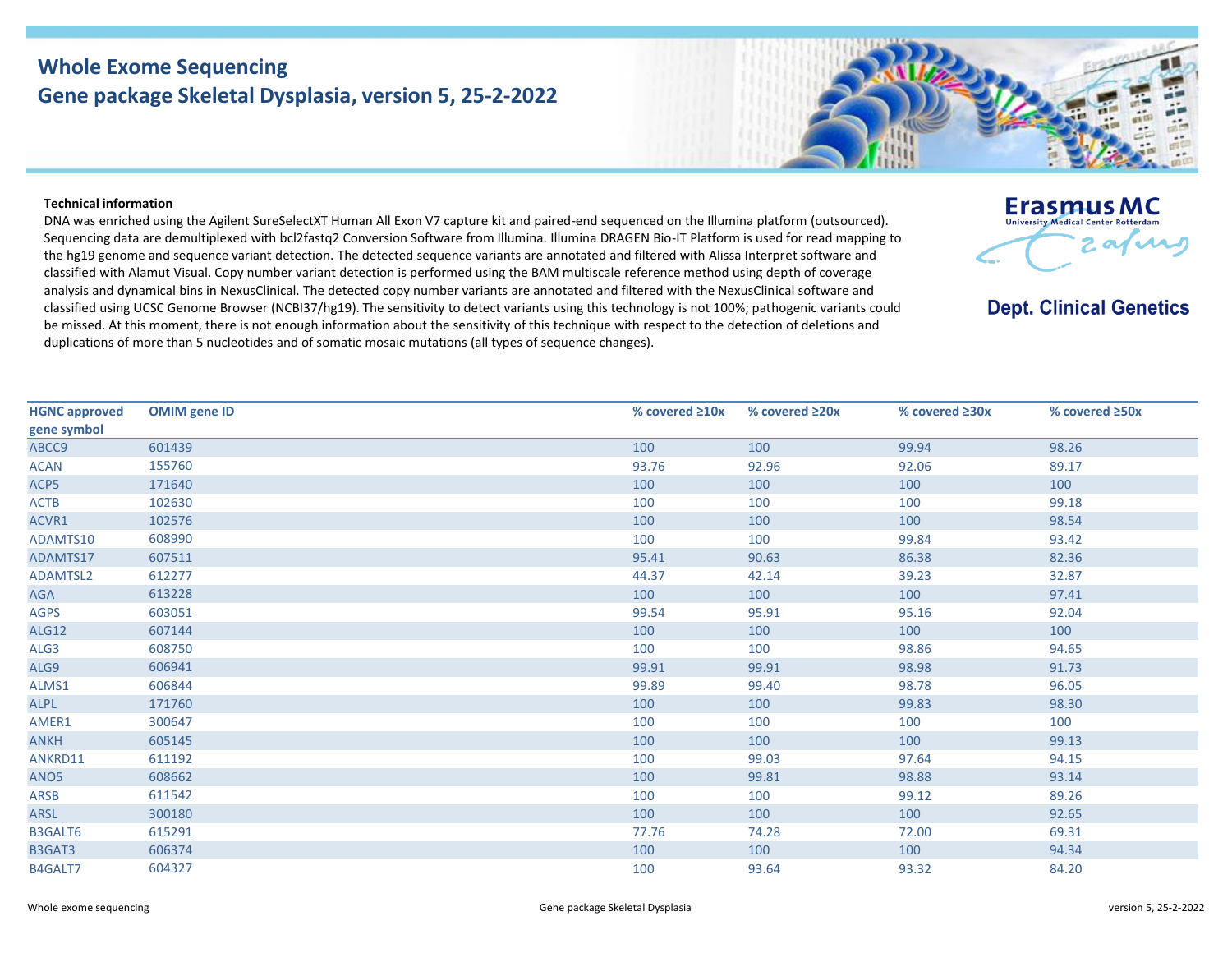| <b>HGNC approved</b> | <b>OMIM gene ID</b> | % covered $\geq 10x$ | % covered ≥20x | % covered ≥30x | % covered ≥50x |
|----------------------|---------------------|----------------------|----------------|----------------|----------------|
| gene symbol          |                     |                      |                |                |                |
| BMP1                 | 112264              | 100                  | 100            | 99.73          | 94.82          |
| <b>BMPER</b>         | 608699              | 100                  | 99.34          | 98.17          | 93.50          |
| BMPR1B               | 603248              | 100                  | 100            | 100            | 96.53          |
| BPNT <sub>2</sub>    | 614010              | 100                  | 100            | 100            | 98.64          |
| <b>BRAF</b>          | 164757              | 95.04                | 94.58          | 93.81          | 88.27          |
| <b>BTK</b>           | 300300              | 100                  | 100            | 100            | 99.57          |
| CA <sub>2</sub>      | 611492              | 100                  | 100            | 100            | 100            |
| CANT1                | 613165              | 100                  | 100            | 100            | 98.50          |
| <b>CBL</b>           | 165360              | 100                  | 100            | 100            | 99.03          |
| CCDC134              | 618788              | 100                  | 100            | 100            | 92.50          |
| CCDC8                | 614145              | 100                  | 100            | 99.20          | 95.23          |
| CCN <sub>6</sub>     | 603400              | 100                  | 100            | 99.14          | 93.80          |
| CDC45                | 603465              | 100                  | 100            | 100            | 98.02          |
| CDC6                 | 602627              | 100                  | 100            | 100            | 99.32          |
| CDKN1C               | 600856              | 84.56                | 72.52          | 60.78          | 51.01          |
| CDT1                 | 605525              | 99.78                | 93.23          | 88.41          | 76.52          |
| <b>CEP120</b>        | 613446              | 100                  | 100            | 100            | 97.66          |
| <b>CFAP410</b>       | 603191              | 100                  | 100            | 99.67          | 86.95          |
| CHST3                | 603799              | 100                  | 100            | 100            | 100            |
| CLCN5                | 300008              | 100                  | 100            | 99.65          | 95.35          |
| CLCN7                | 602727              | 100                  | 100            | 99.97          | 94.84          |
| COG1                 | 606973              | 100                  | 100            | 100            | 97.42          |
| COL10A1              | 120110              | 100                  | 100            | 98.89          | 95.77          |
| <b>COL11A1</b>       | 120280              | 100                  | 99.21          | 97.82          | 88.98          |
| <b>COL11A2</b>       | 120290              | 100                  | 99.90          | 95.62          | 84.23          |
| COL1A1               | 120150              | 100                  | 100            | 98.54          | 89.55          |
| COL1A2               | 120160              | 100                  | 99.02          | 95.78          | 84.61          |
| COL2A1               | 120140              | 100                  | 100            | 99.42          | 93.30          |
| COL9A1               | 120210              | 100                  | 100            | 98.08          | 86.28          |
| COL9A2               | 120260              | 100                  | 96.25          | 87.33          | 63.80          |
| COL9A3               | 120270              | 100                  | 100            | 96.30          | 79.94          |
| COLEC11              | 612502              | 100                  | 100            | 97.89          | 89.70          |
| <b>COMP</b>          | 600310              | 98.23                | 92.72          | 92.72          | 85.65          |
| CREB3L1              | 616215              | 99.94                | 97.86          | 93.04          | 79.44          |
| <b>CREBBP</b>        | 600140              | 100                  | 99.21          | 97.19          | 91.73          |
| <b>CRTAP</b>         | 605497              | 100                  | 100            | 100            | 99.78          |
| <b>CSGALNACT1</b>    | 616615              | 100                  | 100            | 100            | 100            |
| <b>CTSA</b>          | 613111              | 100                  | 99.85          | 99.59          | 92.57          |
| <b>CTSK</b>          | 601105              | 100                  | 100            | 100            | 98.94          |
| CUL7                 | 609577              | 100                  | 100            | 99.75          | 99.20          |
| CYP26B1              | 605207              | 100                  | 100            | 99.88          | 94.75          |
| CYP27B1              | 609506              | 100                  | 100            | 100            | 94.45          |
| DDR <sub>2</sub>     | 191311              | 100                  | 100            | 100            | 99.86          |
| DHCR24               | 606418              | 100                  | 100            | 100            | 97.77          |
|                      |                     |                      |                |                |                |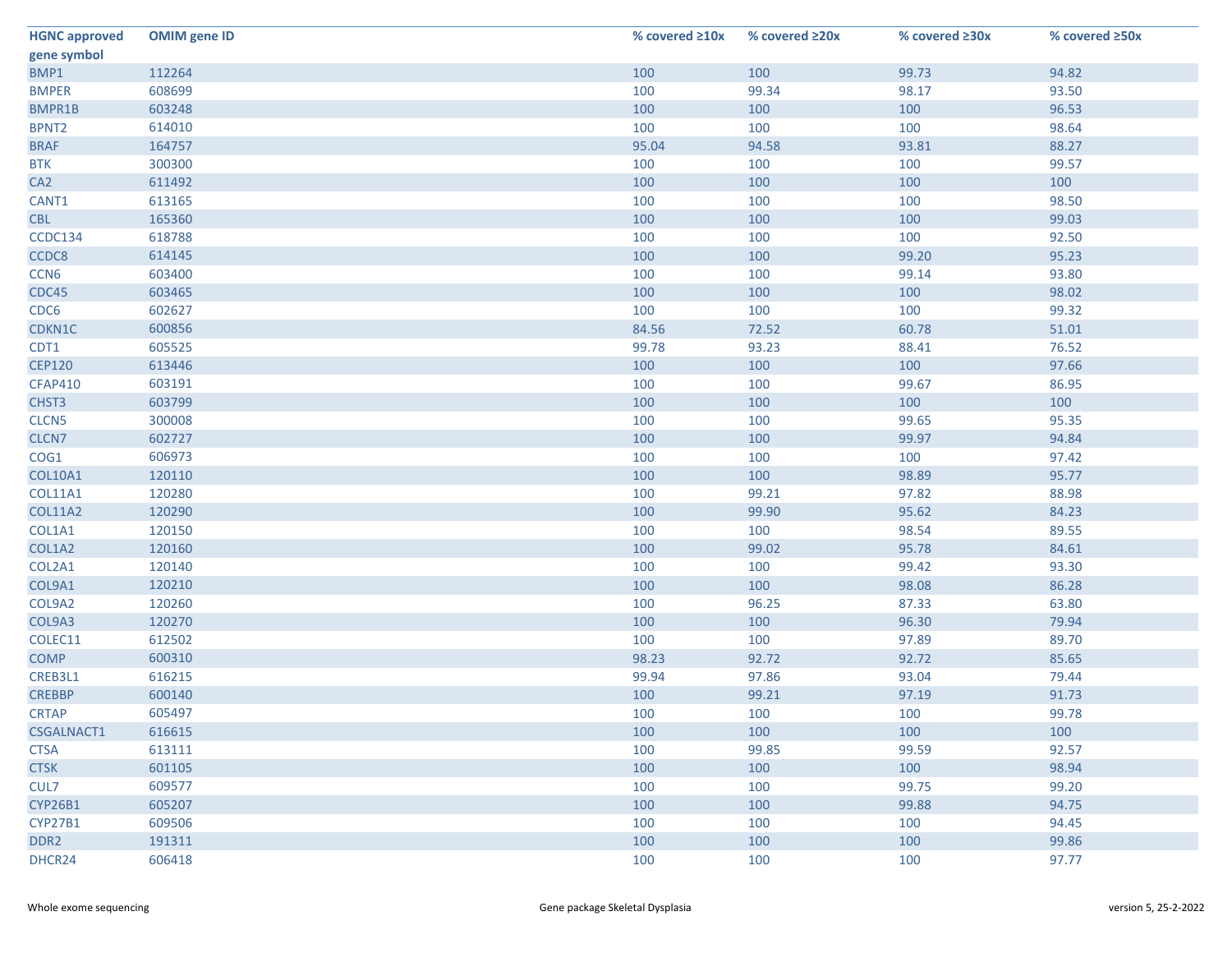| <b>HGNC approved</b> | <b>OMIM gene ID</b> | % covered $\geq 10x$ | % covered ≥20x | % covered ≥30x | % covered ≥50x |
|----------------------|---------------------|----------------------|----------------|----------------|----------------|
| gene symbol          |                     |                      |                |                |                |
| DLL3                 | 602768              | 100                  | 99.21          | 92.03          | 65.12          |
| DLX3                 | 600525              | 100                  | 100            | 99.95          | 91.75          |
| DMP1                 | 600980              | 100                  | 100            | 100            | 99.85          |
| <b>DONSON</b>        | 611428              | 99.24                | 95.31          | 91.49          | 77.13          |
| DPM1                 | 603503              | 100                  | 100            | 100            | 99.38          |
| DVL1                 | 601365              | 99.96                | 94.38          | 90.21          | 77.51          |
| <b>DYM</b>           | 607461              | 100                  | 100            | 100            | 98.47          |
| DYNC2H1              | 603297              | 99.09                | 98.87          | 97.49          | 91.46          |
| DYNC211              | 615462              | 99.92                | 96.05          | 87.67          | 76.33          |
| DYNC2I2              | 613363              | 100                  | 100            | 98.01          | 84.76          |
| DYNLT2B              | 617353              | 100                  | 100            | 100            | 100            |
| EBP                  | 300205              | 100                  | 100            | 99.55          | 91.56          |
| EIF2AK3              | 604032              | 100                  | 99.38          | 96.83          | 92.39          |
| ENPP1                | 173335              | 93.66                | 91.98          | 89.22          | 86.14          |
| <b>EVC</b>           | 604831              | 94.29                | 94.26          | 93.73          | 87.77          |
| EVC <sub>2</sub>     | 607261              | 100                  | 99.86          | 99.03          | 95.16          |
| EXT1                 | 608177              | 100                  | 100            | 100            | 99.43          |
| EXT <sub>2</sub>     | 608210              | 100                  | 100            | 100            | 99.64          |
| EXTL3                | 605744              | 100                  | 100            | 100            | 100            |
| <b>FAM111A</b>       | 615292              | 100                  | 100            | 100            | 98.56          |
| FAM20C               | 611061              | 100                  | 96.80          | 92.44          | 77.92          |
| FBN1                 | 134797              | 100                  | 100            | 100            | 99.38          |
| FERMT3               | 607901              | 100                  | 99.08          | 94.02          | 88.34          |
| FGD1                 | 300546              | 100                  | 98.24          | 94.73          | 84.21          |
| FGF23                | 605380              | 100                  | 100            | 100            | 100            |
| FGF8                 | 600483              | 93.90                | 92.43          | 87.21          | 66.49          |
| FGF9                 | 600921              | 100                  | 100            | 100            | 96.35          |
| FGFR1                | 136350              | 100                  | 100            | 100            | 97.93          |
| FGFR2                | 176943              | 100                  | 100            | 99.68          | 98.15          |
| FGFR3                | 134934              | 100                  | 99.60          | 98.55          | 90.61          |
| FIG4                 | 609390              | 100                  | 100            | 100            | 99.50          |
| FKBP10               | 607063              | 100                  | 99.79          | 98.23          | 89.65          |
| <b>FLNA</b>          | 300017              | 99.95                | 99.05          | 97.51          | 95.12          |
| <b>FLNB</b>          | 603381              | 100                  | 100            | 99.77          | 97.55          |
| FN1                  | 135600              | 100                  | 100            | 99.99          | 98.23          |
| FUCA1                | 612280              | 100                  | 100            | 100            | 99.42          |
| FZD <sub>2</sub>     | 600667              | 99.13                | 97.17          | 95.63          | 92.24          |
| <b>GALNS</b>         | 612222              | 100                  | 100            | 99.41          | 87.98          |
| GALNT3               | 601756              | 100                  | 100            | 100            | 99.74          |
| GDF3                 | 606522              | 100                  | 100            | 100            | 97.75          |
| GDF5                 | 601146              | 100                  | 100            | 100            | 100            |
| GDF6                 | 601147              | 100                  | 100            | 98.68          | 75.80          |
| GH1                  | 139250              | 100                  | 100            | 100            | 100            |
| <b>GHR</b>           | 600946              | 100                  | 100            | 100            | 98.74          |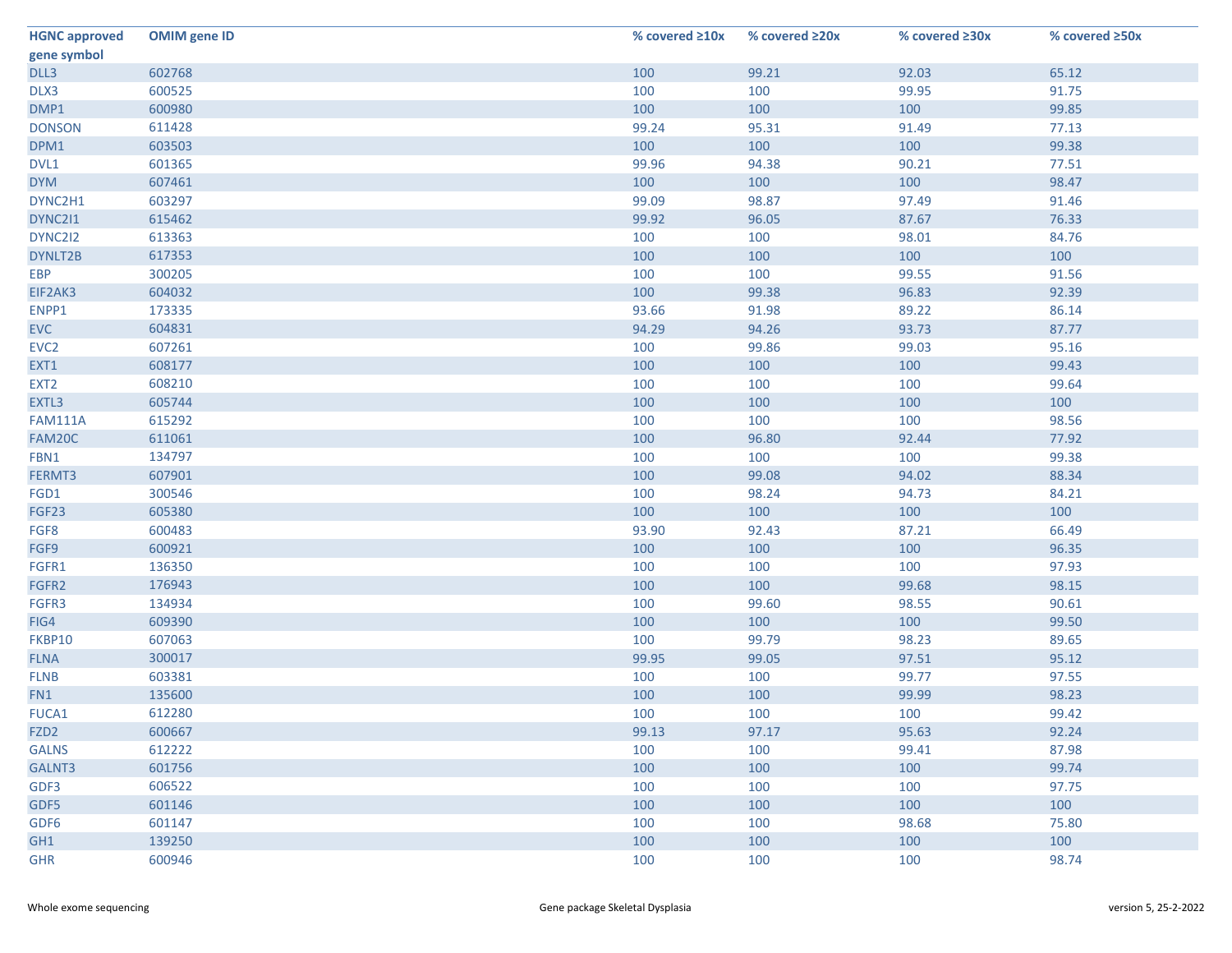| <b>HGNC approved</b> | <b>OMIM gene ID</b> | % covered ≥10x | % covered ≥20x | % covered ≥30x | % covered ≥50x |
|----------------------|---------------------|----------------|----------------|----------------|----------------|
| gene symbol          |                     |                |                |                |                |
| <b>GHRH</b>          | 139190              | 100            | 100            | 100            | 77.10          |
| <b>GHRHR</b>         | 139191              | 100            | 97.78          | 93.59          | 80.90          |
| <b>GHSR</b>          | 601898              | 100            | 100            | 100            | 100            |
| GJA1                 | 121014              | 100            | 100            | 100            | 100            |
| GLB1                 | 611458              | 100            | 100            | 99.74          | 96.88          |
| GLI <sub>2</sub>     | 165230              | 99.88          | 98.56          | 96.02          | 88.28          |
| GLI3                 | 165240              | 100            | 100            | 100            | 99.89          |
| <b>GMNN</b>          | 602842              | 100            | 97.86          | 89.02          | 73.90          |
| <b>GNAS</b>          | 139320              | 100            | 100            | 100            | 96.95          |
| <b>GNPAT</b>         | 602744              | 100            | 100            | 100            | 96.02          |
| <b>GNPTAB</b>        | 607840              | 100            | 100            | 99.79          | 98.44          |
| <b>GNPTG</b>         | 607838              | 100            | 97.58          | 94.41          | 93.66          |
| <b>GNS</b>           | 607664              | 100            | 97.83          | 96.15          | 93.60          |
| <b>GORAB</b>         | 607983              | 100            | 100            | 100            | 96.50          |
| GPC6                 | 604404              | 100            | 100            | 100            | 97.91          |
| GPX4                 | 138322              | 100            | 96.02          | 92.64          | 88.95          |
| <b>GUSB</b>          | 611499              | 100            | 100            | 100            | 98.65          |
| HDAC4                | 605314              | 99.52          | 96.20          | 94.64          | 82.86          |
| HES7                 | 608059              | 92.21          | 75.71          | 65.45          | 40.78          |
| HESX1                | 601802              | 100            | 100            | 96.38          | 88.11          |
| <b>HGSNAT</b>        | 610453              | 94.18          | 93.42          | 91.23          | 83.05          |
| HMGA2                | 600698              | 66.22          | 59.31          | 59.31          | 40.40          |
| HOXA13               | 142959              | 83.26          | 77.66          | 74.25          | 68.15          |
| <b>HPGD</b>          | 601688              | 100            | 100            | 100            | 97.44          |
| <b>HRAS</b>          | 190020              | 100            | 100            | 100            | 100            |
| HSPA9                | 600548              | 100            | 100            | 99.79          | 98.19          |
| HSPG2                | 142461              | 99.45          | 99.11          | 97.49          | 90.45          |
| HYLS1                | 610693              | 100            | 100            | 100            | 97.16          |
| IDH <sub>2</sub>     | 147650              | 100            | 98.22          | 91.50          | 90.70          |
| <b>IDS</b>           | 300823              | 100            | 100            | 98.17          | 89.78          |
| <b>IDUA</b>          | 252800              | 99.80          | 90.46          | 84.30          | 72.67          |
| IFITM5               | 614757              | 100            | 100            | 100            | 100            |
| <b>IFT122</b>        | 606045              | 100            | 100            | 99.77          | 95.61          |
| <b>IFT140</b>        | 614620              | 100            | 100            | 99.07          | 94.18          |
| <b>IFT172</b>        | 607386              | 100            | 100            | 99.58          | 97.91          |
| IFT43                | 614068              | 100            | 100            | 100            | 98.69          |
| IFT80                | 611177              | 100            | 100            | 99.70          | 91.35          |
| IGF1                 | 147440              | 100            | 100            | 100            | 93.53          |
| IGF1R                | 147370              | 100            | 100            | 99.30          | 96.66          |
| IGF <sub>2</sub>     | 147470              | 100            | 100            | 100            | 96.83          |
| <b>IGFALS</b>        | 601489              | 100            | 100            | 100            | 99.42          |
| IGFBP3               | 146732              | 100            | 100            | 100            | 83.93          |
| IGSF1                | 300137              | 100            | 100            | 100            | 98.88          |
| IHH                  | 600726              | 100            | 99.38          | 96.83          | 92.88          |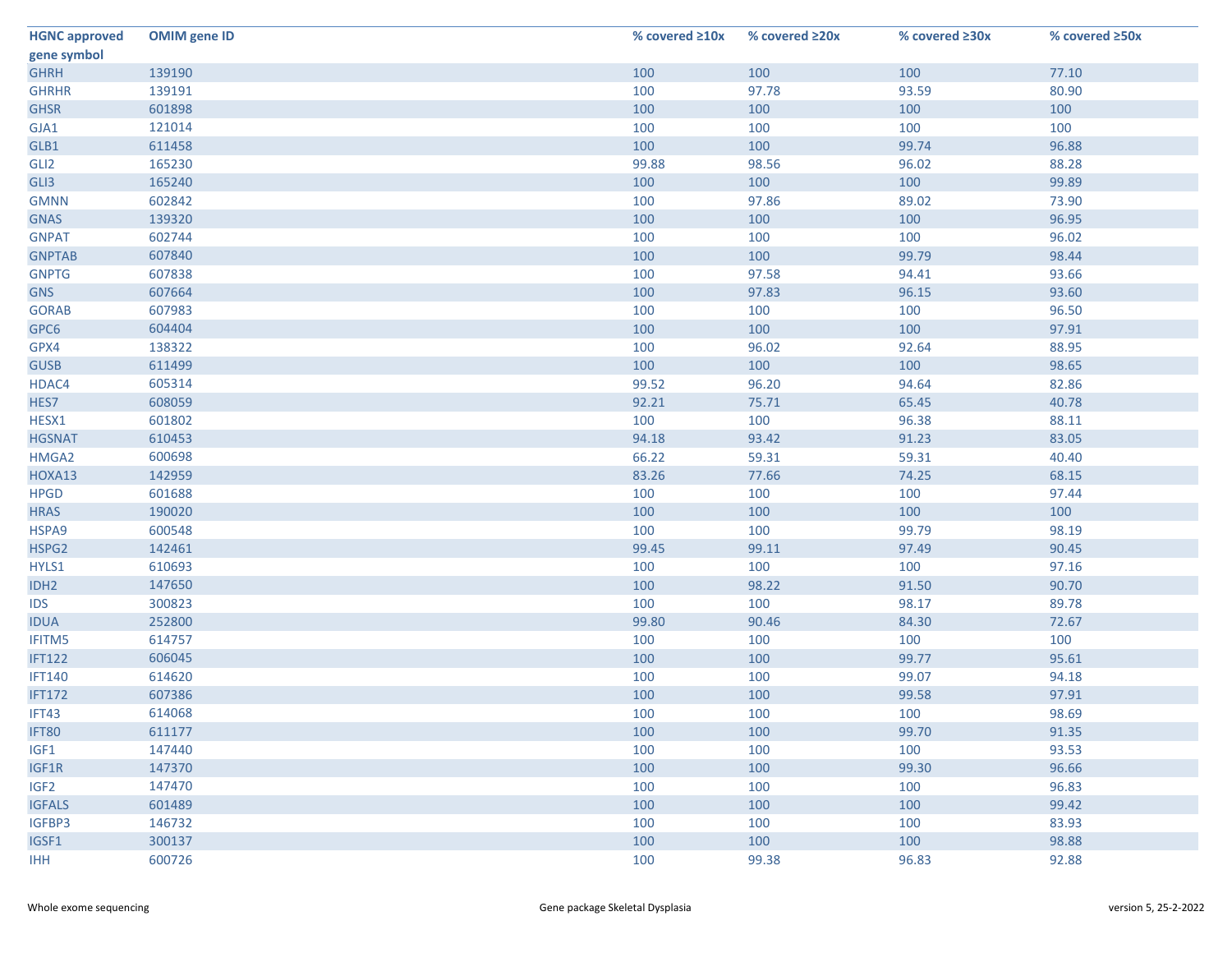| <b>HGNC approved</b> | <b>OMIM</b> gene ID | % covered $\geq 10x$ | % covered ≥20x | % covered ≥30x | % covered ≥50x |
|----------------------|---------------------|----------------------|----------------|----------------|----------------|
| gene symbol          |                     |                      |                |                |                |
| <b>IKBKB</b>         | 603258              | 100                  | 100            | 98.85          | 93.75          |
| <b>IKBKG</b>         | 300248              | 36.54                | 25.95          | 25.35          | 20.68          |
| IL2RG                | 308380              | 100                  | 100            | 100            | 97.91          |
| INPPL1               | 600829              | 98.63                | 95.71          | 94.66          | 87.53          |
| KDELR2               | 609024              | 100                  | 100            | 99.05          | 79.28          |
| <b>KIAA0753</b>      | 617112              | 100                  | 100            | 99.77          | 98.11          |
| KIF22                | 603213              | 100                  | 100            | 99.38          | 96.04          |
| KIF7                 | 611254              | 99.38                | 95.78          | 90.74          | 79.67          |
| KMT2A                | 159555              | 99.87                | 99.34          | 98.67          | 96.60          |
| <b>KRAS</b>          | 190070              | 100                  | 100            | 100            | 100            |
| <b>LBR</b>           | 600024              | 100                  | 100            | 100            | 94.80          |
| LEMD3                | 607844              | 100                  | 100            | 99.60          | 95.17          |
| <b>LFNG</b>          | 602576              | 100                  | 100            | 100            | 90.22          |
| LHX3                 | 600577              | 100                  | 99.59          | 96.19          | 84.31          |
| LHX4                 | 602146              | 100                  | 100            | 98.49          | 91.16          |
| <b>LIFR</b>          | 151443              | 100                  | 99.80          | 97.37          | 88.03          |
| LMX1B                | 602575              | 100                  | 98.62          | 91.29          | 86.54          |
| LONP1                | 605490              | 100                  | 99.29          | 97.44          | 91.37          |
| LRP4                 | 604270              | 100                  | 100            | 99.92          | 97.75          |
| LRP5                 | 603506              | 97.91                | 97.91          | 97.26          | 93.39          |
| LRRK1                | 610986              | 100                  | 99.46          | 98.14          | 92.98          |
| LTBP2                | 602091              | 99.94                | 98.73          | 95.67          | 86.85          |
| LTBP3                | 602090              | 99.59                | 98.30          | 93.77          | 80.79          |
| LZTR1                | 600574              | 100                  | 100            | 100            | 98.04          |
| MAN2B1               | 609458              | 100                  | 99.96          | 97.78          | 88.49          |
| <b>MANBA</b>         | 609489              | 100                  | 100            | 99.97          | 99.23          |
| MAP2K1               | 176872              | 100                  | 100            | 100            | 97.96          |
| MAP2K2               | 601263              | 100                  | 100            | 98.27          | 87.68          |
| MAP3K7               | 602614              | 100                  | 100            | 99.30          | 97.80          |
| MATN3                | 602109              | 91.90                | 86.65          | 84.98          | 84.98          |
| MBTPS2               | 300294              | 100                  | 100            | 98.23          | 93.11          |
| MEOX1                | 600147              | 100                  | 100            | 100            | 85.77          |
| <b>MESD</b>          | 607783              | 100                  | 100            | 100            | 99.28          |
| MESP2                | 605195              | 100                  | 97.48          | 94.84          | 83.92          |
| <b>MGP</b>           | 154870              | 100                  | 99.59          | 90.39          | 89.05          |
| MMP13                | 600108              | 100                  | 100            | 100            | 99.81          |
| MMP14                | 600754              | 100                  | 100            | 99.79          | 94.45          |
| MMP2                 | 120360              | 100                  | 100            | 98.68          | 90.60          |
| MMP9                 | 120361              | 100                  | 100            | 99.85          | 92.50          |
| <b>MTAP</b>          | 156540              | 100                  | 100            | 100            | 100            |
| MYH <sub>3</sub>     | 160720              | 100                  | 99.58          | 98.72          | 94.95          |
| <b>MYO18B</b>        | 607295              | 100                  | 99.86          | 98.77          | 92.52          |
| <b>NAGLU</b>         | 609701              | 100                  | 94.32          | 91.15          | 85.27          |
| <b>NANS</b>          | 605202              | 100                  | 100            | 100            | 98.37          |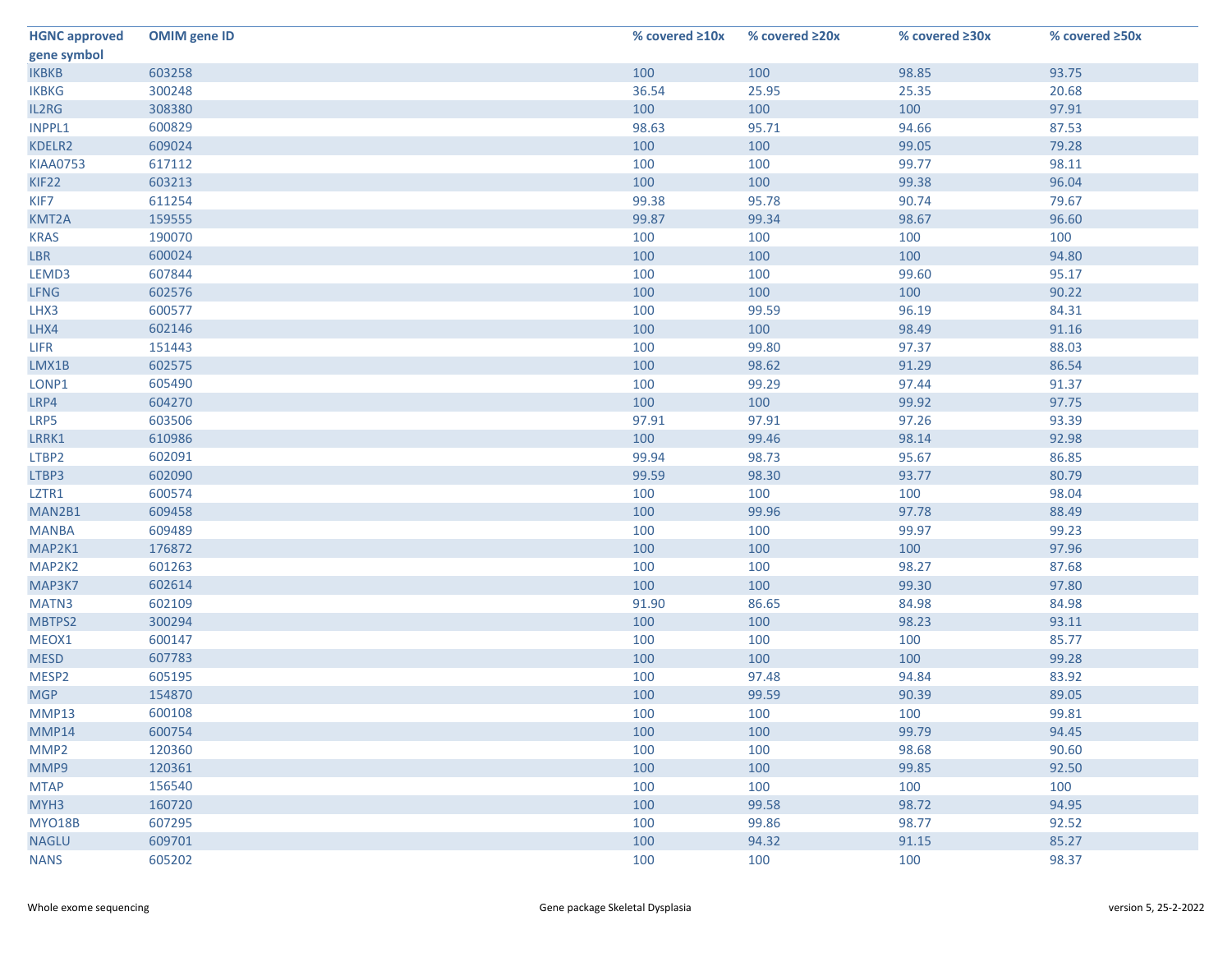| <b>HGNC approved</b> | <b>OMIM gene ID</b> | % covered ≥10x | % covered ≥20x | % covered ≥30x | % covered ≥50x |
|----------------------|---------------------|----------------|----------------|----------------|----------------|
| gene symbol          |                     |                |                |                |                |
| <b>NBAS</b>          | 608025              | 100            | 100            | 100            | 98.26          |
| NEK1                 | 604588              | 100            | 99.49          | 98.10          | 94.33          |
| NEK9                 | 609798              | 100            | 100            | 99.41          | 96.32          |
| NEU1                 | 608272              | 100            | 100            | 100            | 99.34          |
| <b>NIN</b>           | 608684              | 100            | 100            | 99.77          | 97.46          |
| <b>NIPBL</b>         | 608667              | 100            | 100            | 99.65          | 97.00          |
| <b>NKX3-2</b>        | 602183              | 100            | 100            | 98.56          | 89.99          |
| NOTCH <sub>2</sub>   | 600275              | 99.86          | 98.85          | 98.02          | 95.09          |
| <b>NPPA</b>          | 108780              | 100            | 100            | 100            | 100            |
| <b>NPPB</b>          | 600295              | 100            | 100            | 97.94          | 69.48          |
| <b>NPPC</b>          | 600296              | 100            | 100            | 93.54          | 67.46          |
| NPR1                 | 108960              | 100            | 99.61          | 96.41          | 85.70          |
| NPR <sub>2</sub>     | 108961              | 100            | 100            | 100            | 99.03          |
| NPR3                 | 108962              | 100            | 100            | 100            | 100            |
| <b>NRAS</b>          | 164790              | 100            | 100            | 100            | 99.54          |
| OBSL1                | 610991              | 100            | 100            | 99.58          | 95.21          |
| OFD1                 | 300170              | 100            | 99.97          | 99.28          | 94.92          |
| ORC1                 | 601902              | 100            | 100            | 100            | 98.62          |
| ORC4                 | 603056              | 100            | 100            | 100            | 94.48          |
| ORC6                 | 607213              | 100            | 100            | 100            | 95.93          |
| OSTM1                | 607649              | 100            | 97.73          | 86.41          | 69.34          |
| OTX <sub>2</sub>     | 600037              | 100            | 100            | 100            | 100            |
| <b>P3H1</b>          | 610339              | 100            | 100            | 100            | 100            |
| P4HA1                | 176710              | 100            | 100            | 100            | 96.76          |
| P4HB                 | 176790              | 100            | 99.66          | 97.08          | 83.57          |
| <b>PAM16</b>         | 614336              | 100            | 100            | 97.68          | 94.74          |
| <b>PAPPA</b>         | 176385              | 95.63          | 94.15          | 92.03          | 89.68          |
| PAPPA2               | 619485              | 100            | 100            | 99.79          | 97.63          |
| PAPSS2               | 603005              | 100            | 100            | 100            | 95.75          |
| <b>PCNT</b>          | 605925              | 100            | 100.00         | 99.21          | 93.69          |
| PCYT1A               | 123695              | 100            | 100            | 100            | 99.80          |
| PDE4D                | 600129              | 100            | 100            | 100            | 100            |
| PEX5                 | 600414              | 100            | 100            | 99.73          | 93.66          |
| PEX7                 | 601757              | 100            | 100            | 99.06          | 87.85          |
| <b>PHEX</b>          | 300550              | 100            | 100            | 100            | 99.44          |
| <b>PHGDH</b>         | 606879              | 100            | 100            | 99.78          | 94.15          |
| <b>PHYH</b>          | 602026              | 100            | 89.33          | 89.33          | 83.03          |
| PIK3CA               | 171834              | 100            | 100            | 100            | 99.11          |
| PIK3R1               | 171833              | 100            | 100            | 100            | 98.75          |
| PIK3R3               | 606076              | 100            | 100            | 100            | 95.77          |
| PITX1                | 602149              | 99.90          | 94.06          | 88.92          | 74.90          |
| PITX2                | 601542              | 100            | 96.62          | 93.01          | 82.88          |
| PLEKHM1              | 611466              | 98.79          | 97.89          | 96.21          | 85.01          |
| PLK4                 | 605031              | 100            | 100            | 100            | 98.37          |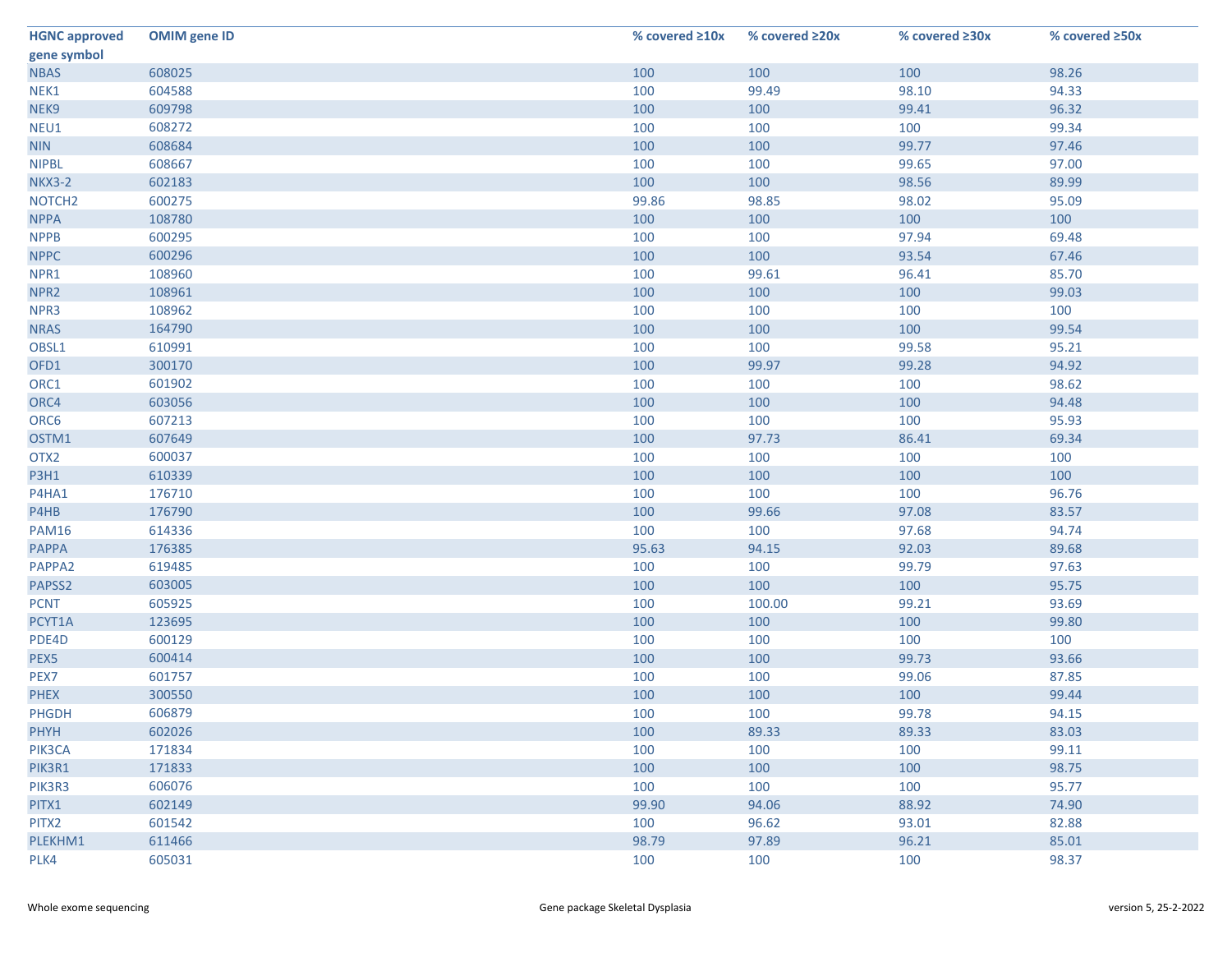| <b>HGNC approved</b> | <b>OMIM gene ID</b> | % covered $\geq 10x$ | % covered ≥20x | % covered ≥30x | % covered ≥50x |
|----------------------|---------------------|----------------------|----------------|----------------|----------------|
| gene symbol          |                     |                      |                |                |                |
| PLOD <sub>2</sub>    | 601865              | 96.78                | 95.59          | 91.29          | 86.31          |
| PLOD3                | 603066              | 100                  | 97.38          | 93.62          | 79.16          |
| PLS3                 | 300131              | 100                  | 100            | 100            | 99.06          |
| POC1A                | 614783              | 100                  | 100            | 100            | 97.36          |
| POP1                 | 602486              | 100                  | 100            | 100            | 97.75          |
| POR                  | 124015              | 96.93                | 96.93          | 96.93          | 96.64          |
| POU1F1               | 173110              | 100                  | 96.73          | 91.84          | 88.02          |
| PPIB                 | 123841              | 100                  | 100            | 100            | 100            |
| PRKAR1A              | 188830              | 100                  | 100            | 100            | 100            |
| PROKR2               | 607123              | 100                  | 100            | 100            | 100            |
| PROP1                | 601538              | 100                  | 100            | 95.93          | 71.75          |
| PSAT1                | 610936              | 100                  | 100            | 100            | 96.43          |
| PTDSS1               | 612792              | 100                  | 100            | 100            | 99.46          |
| PTH1R                | 168468              | 100                  | 100            | 100            | 95.75          |
| PTPN11               | 176876              | 98.37                | 98.37          | 98.37          | 98.37          |
| RAB33B               | 605950              | 100                  | 100            | 100            | 100            |
| RAF1                 | 164760              | 100                  | 100            | 100            | 96.29          |
| RASGRP2              | 605577              | 100                  | 99.98          | 98.54          | 89.89          |
| RBM8A                | 605313              | 100                  | 100            | 100            | 94.55          |
| <b>RBPJ</b>          | 147183              | 100                  | 99.91          | 98.49          | 96.34          |
| RIPPLY2              | 609891              | 100                  | 100            | 100            | 95.37          |
| RIT1                 | 609591              | 100                  | 100            | 100            | 100            |
| ROR <sub>2</sub>     | 602337              | 100                  | 100            | 99.42          | 95.71          |
| RPGRIP1L             | 610937              | 99.73                | 98.44          | 96.86          | 92.30          |
| <b>RPL10</b>         | 312173              | 100                  | 100            | 100            | 100            |
| RSPRY1               | 616585              | 100                  | 100            | 100            | 100            |
| RUNX2                | 600211              | 100                  | 100            | 100            | 100            |
| <b>SBDS</b>          | 607444              | 100                  | 100            | 100            | 100            |
| SCARF2               | 613619              | 98.01                | 91.54          | 80.70          | 63.30          |
| SCUBE3               | 614708              | 100                  | 99.97          | 98.68          | 96.29          |
| SEC24D               | 607186              | 100                  | 100            | 99.79          | 96.68          |
| SERPINF1             | 172860              | 100                  | 100            | 100            | 98.71          |
| SERPINH1             | 600943              | 100                  | 100            | 100            | 100            |
| SGMS2                | 611574              | 100                  | 100            | 100            | 100            |
| <b>SGSH</b>          | 605270              | 93.52                | 93.52          | 93.52          | 93.25          |
| SH3PXD2B             | 613293              | 100                  | 98.73          | 96.69          | 90.06          |
| SHOC <sub>2</sub>    | 602775              | 100                  | 100            | 100            | 98.53          |
| <b>SHOX</b>          | 312865              | 100                  | 100            | 97.34          | 77.77          |
| SHOX2                | 602504              | 100                  | 99.92          | 98.57          | 86.16          |
| <b>SLC10A7</b>       | 611459              | 100                  | 100            | 100            | 83.19          |
| <b>SLC17A5</b>       | 604322              | 93.58                | 93.58          | 93.58          | 92.55          |
| <b>SLC25A24</b>      | 608744              | 100                  | 100            | 100            | 96.17          |
| <b>SLC26A2</b>       | 606718              | 100                  | 100            | 100            | 100            |
| <b>SLC29A3</b>       | 612373              | 100                  | 97.60          | 97.60          | 97.48          |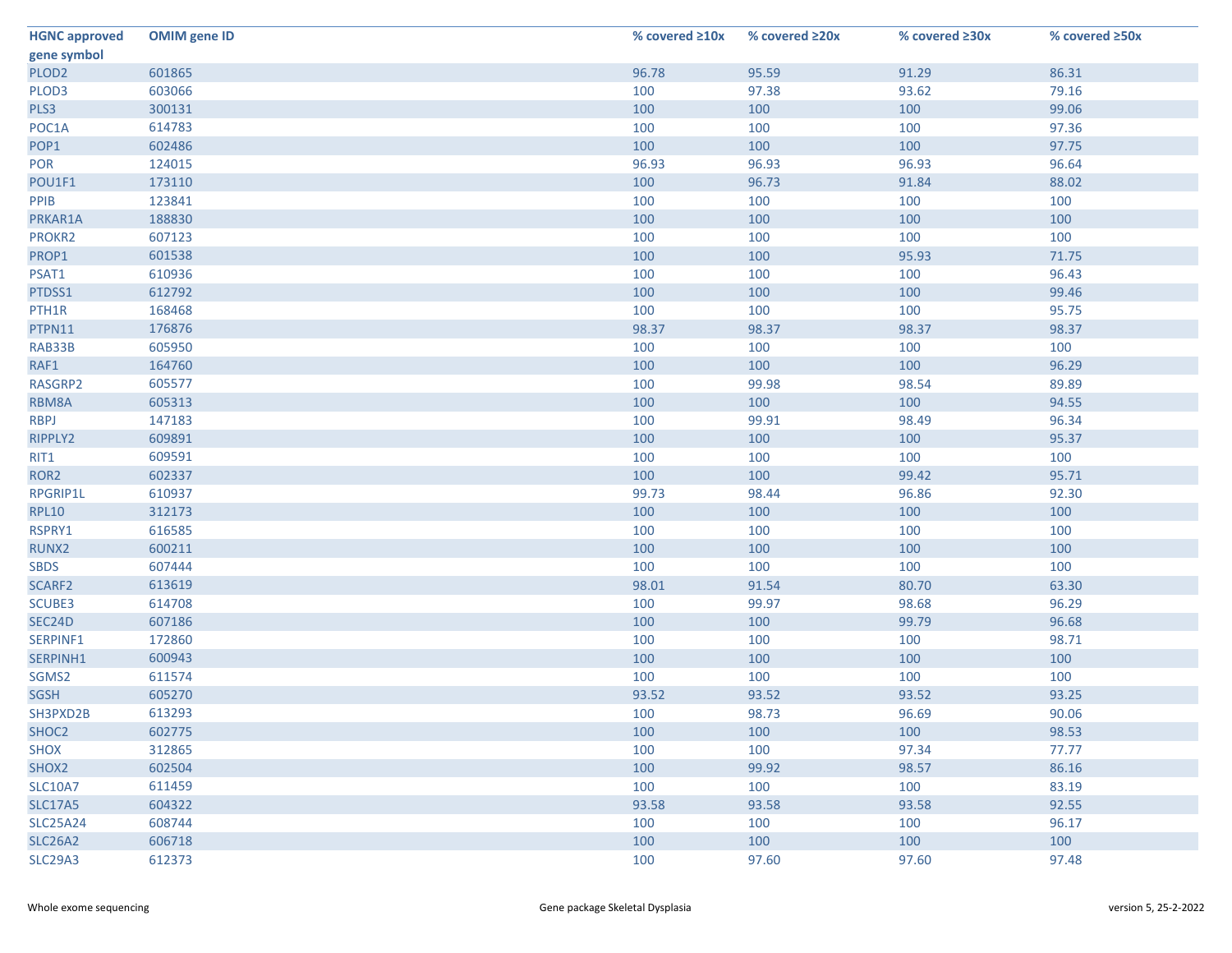| <b>HGNC approved</b> | <b>OMIM gene ID</b> | % covered $\geq 10x$ | % covered ≥20x | % covered ≥30x | % covered ≥50x |
|----------------------|---------------------|----------------------|----------------|----------------|----------------|
| gene symbol          |                     |                      |                |                |                |
| <b>SLC34A3</b>       | 609826              | 100                  | 99.46          | 98.48          | 91.09          |
| <b>SLC35D1</b>       | 610804              | 100                  | 100            | 99.00          | 91.53          |
| <b>SLC39A13</b>      | 608735              | 100                  | 100            | 100            | 96.56          |
| SLCO2A1              | 601460              | 100                  | 100            | 98.73          | 87.75          |
| SLCO5A1              | 613543              | 100                  | 100            | 99.30          | 96.27          |
| SMAD4                | 600993              | 100                  | 100            | 100            | 99.47          |
| SMARCAL1             | 606622              | 100                  | 100            | 100            | 97.64          |
| <b>SNRPB</b>         | 182282              | 100                  | 100            | 97.97          | 84.94          |
| <b>SNX10</b>         | 614780              | 100                  | 100            | 100            | 100            |
| SOS1                 | 182530              | 100                  | 99.96          | 97.71          | 96.03          |
| SOS <sub>2</sub>     | 601247              | 99.61                | 98.32          | 97.02          | 91.85          |
| <b>SOST</b>          | 605740              | 100                  | 100            | 100            | 100            |
| SOX <sub>2</sub>     | 184429              | 100                  | 100            | 99.49          | 93.56          |
| SOX3                 | 313430              | 100                  | 100            | 94.29          | 73.05          |
| SOX9                 | 608160              | 100                  | 97.10          | 94.90          | 86.77          |
| SP7                  | 606633              | 100                  | 100            | 100            | 93.02          |
| <b>SPARC</b>         | 182120              | 100                  | 100            | 100            | 95.22          |
| SPINK5               | 605010              | 100                  | 99.84          | 97.49          | 87.43          |
| <b>SPR</b>           | 182125              | 100                  | 100            | 99.05          | 88.20          |
| <b>SRCAP</b>         | 611421              | 100                  | 99.95          | 99.28          | 95.12          |
| STAT3                | 102582              | 100                  | 100            | 100            | 95.99          |
| STAT5B               | 604260              | 100                  | 99.03          | 96.66          | 89.84          |
| SULF1                | 610012              | 100                  | 100            | 99.13          | 95.62          |
| SUMF1                | 607939              | 100                  | 100            | 100            | 100            |
| TAPT1                | 612758              | 96.16                | 88.94          | 84.83          | 80.69          |
| <b>TBCE</b>          | 604934              | 100                  | 100            | 99.25          | 96.43          |
| <b>TBX15</b>         | 604127              | 100                  | 100            | 99.39          | 97.43          |
| TBX4                 | 601719              | 100                  | 98.25          | 94.05          | 87.49          |
| TBX6                 | 602427              | 100                  | 100            | 100            | 90.67          |
| TBXAS1               | 274180              | 100                  | 100            | 100            | 100            |
| TCIRG1               | 604592              | 100                  | 98.97          | 94.86          | 86.76          |
| TCTN <sub>2</sub>    | 613846              | 100                  | 100            | 99.43          | 95.27          |
| TCTN3                | 613847              | 100                  | 100            | 100            | 98.55          |
| <b>TENT5A</b>        | 611357              | 100                  | 100            | 100            | 100            |
| TGFB1                | 190180              | 100                  | 100            | 100            | 99.69          |
| <b>TMEM165</b>       | 614726              | 100                  | 100            | 100            | 96.75          |
| <b>TMEM216</b>       | 613277              | 100                  | 100            | 100            | 99.45          |
| <b>TMEM231</b>       | 614949              | 100                  | 100            | 100            | 95.56          |
| TMEM38B              | 611236              | 100                  | 100            | 100            | 100            |
| TNFRSF11A            | 603499              | 90.20                | 90.20          | 87.10          | 81.42          |
| TNFRSF11B            | 602643              | 100                  | 100            | 100            | 100            |
| TNFSF11              | 602642              | 100                  | 100            | 100            | 100            |
| TRAPPC2              | 300202              | 100                  | 100            | 100            | 93.81          |
| <b>TRIP11</b>        | 604505              | 100                  | 99.69          | 98.38          | 92.09          |